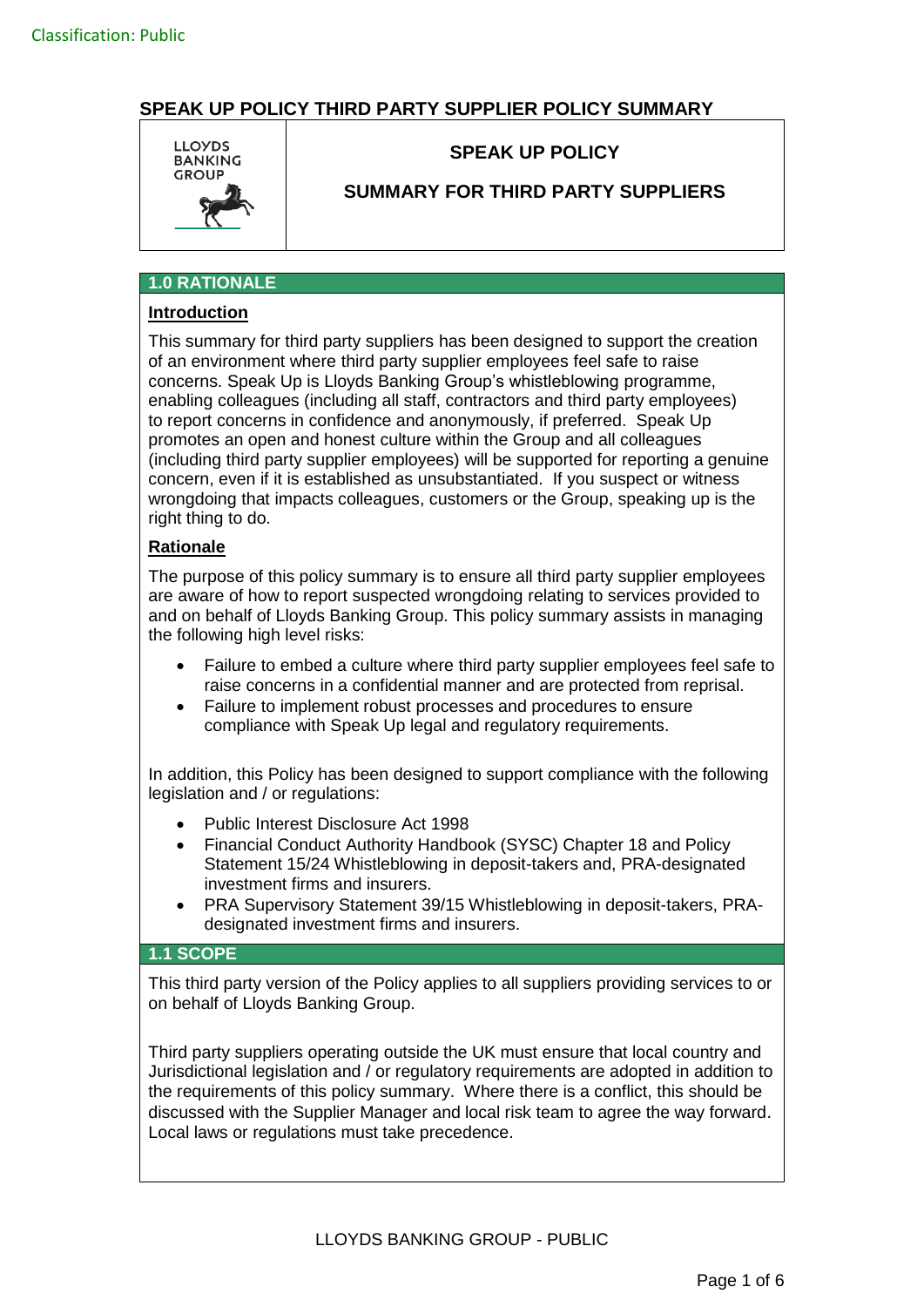## **2.0 MANDATORY REQUIREMENTS – GENERAL**

Third party suppliers are required to:

- Encourage their employees, either through annual training or refresher communications, to Speak Up if they suspect or witness wrongdoing, relating to services provided to and on behalf of Lloyds Banking Group.
- Provide examples of the types of concerns to be raised, distinguishing them from concerns relating to employment matters which should be dealt with via the suppliers own human resource's channels. Examples of wrongdoing include (please note this is not an exhaustive list):
	- Manipulating processes, procedures or systems to mislead others or Lloyds Banking Group, for personal financial gain, achieve product sales, targets, income or bonuses
	- Breaches of regulation or legislation, or concerns about a lack of openness with regulators
	- Concerns about behaviour that is impacting a team or multiple colleagues
	- Sexual harassment, racism or other illegal discrimination
	- Criminal activity such as theft, fraud, bribery, or tax evasion
	- Health and safety concerns
	- And other risks or malpractice that impact customers, colleagues or Lloyds Banking Group
	- Any attempts to conceal the above points.
- Through annual training or refresher communications, ensure their employees are aware of the routes available to report suspected wrongdoing, relating to services provided to and on behalf of Lloyds Banking Group, either directly to the Group, within the supplier's organisation/ sub-contractors or to UK Regulators.
- Ensure their new employees are made aware (either through induction training or a communication) within 8 weeks of starting employment, that if they suspect or witness wrongdoing, relating to services provided to and on behalf of Lloyds Banking Group, it should be reported. This must include details of how and where they can report concerns. In the event a contract term is less than 8 weeks, the training should be completed within the contract term.
- Provide the option for their employees to raise their concerns directly with the suppliers management (either a Line Manager or someone more senior in the business). All concerns reported to the supplier should be treated seriously and in a confidential manner.
- There should be no obstacles or attempts to prevent third party supplier employees from reporting a concern.
- Contracts of employment, non-disclosure agreements, settlement agreements and confidentiality agreements cannot prevent third party employees from reporting suspected wrongdoing.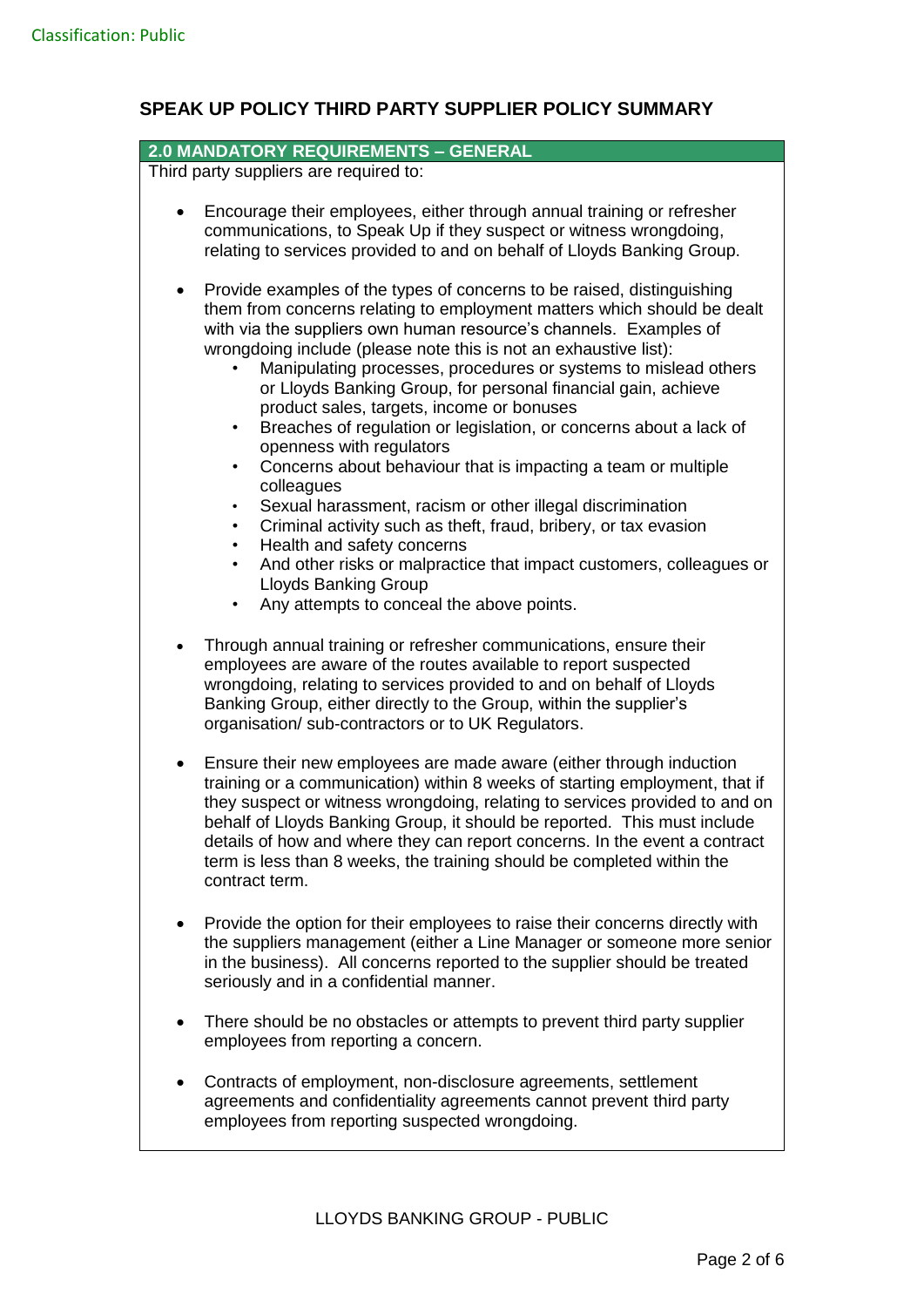- Suppliers should make it clear that management inaction of reported concerns will not be tolerated and may be subject to formal action under the supplier's applicable disciplinary process.
- The harassment or victimisation of any third party employee reporting a concern must not be tolerated and may be subject to formal action under the supplier's applicable disciplinary process.

## **2.1 Reporting Concerns**

 Third party suppliers should explain to their employees that they can raise a concern (confidentially) directly using any of the following options:

## **1. Report to Lloyds Banking Group's (LBG) Speak Up Service**

If third party supplier employees feel unable or unwilling to report concerns to management within the suppliers organisation, Lloyds Banking Group operates a confidential Speak Up service where third party supplier employees can report their concern. Calls are handled independently from the Group and are not recorded. Employees do not need to be located in the UK to use this service and interpreters are available. Employees can contact the Speak Up service on:

- Phone: +44 (0)800 0141 053
- Non-UK toll free numbers are available in section 4.0
- Online: [https://lbgspeakup.ethicspoint.com](https://eur02.safelinks.protection.outlook.com/?url=https%3A%2F%2Flbgspeakup.ethicspoint.com%2F&data=04%7C01%7CCarolThompson%40halifax.co.uk%7Cec82bd2d16954ebe7d8c08d994a35dda%7C3ded2960214a46ff8cf4611f125e2398%7C0%7C0%7C637704251631567198%7CUnknown%7CTWFpbGZsb3d8eyJWIjoiMC4wLjAwMDAiLCJQIjoiV2luMzIiLCJBTiI6Ik1haWwiLCJXVCI6Mn0%3D%7C1000&sdata=1VMo%2FX7dfAXyAWh7wIRK2H2Ni5wcdoeK5iO1Ok8I%2Fa4%3D&reserved=0)

The Speak Up service is managed by an external firm who are experienced in taking reports of suspected wrongdoing. All reports are taken seriously and the identity of those who raise a concern will be kept confidential. They will forward the details of the concern to the Group Conduct Investigations Team who will assess the need for an independent investigation.

Third party supplier employees should be aware that they can raise their concerns confidentially or anonymously. Anonymity means that the Group Conduct Investigations Team does not know your identity. Raising a concern confidentially means that the Speak Up service or Group Conduct Investigations are aware of your identity but will not reveal your identity to anyone else, without your consent, or unless required to by law (which is extremely rare). In such cases, we will discuss with you the most appropriate way to proceed.

Third party supplier management should explain employees do not need firm evidence of wrongdoing to report a concern. However, they must explain as fully as possible the circumstances they have witnessed. The more information provided, the more effective the investigation and the better chance of a positive outcome for Lloyds Banking Group and our customers.

#### **2. Report to the Group Conduct Investigations Team within LBG:**

Group Conduct Investigations is responsible for investigating, managing and overseeing colleague conduct related allegations across the Group.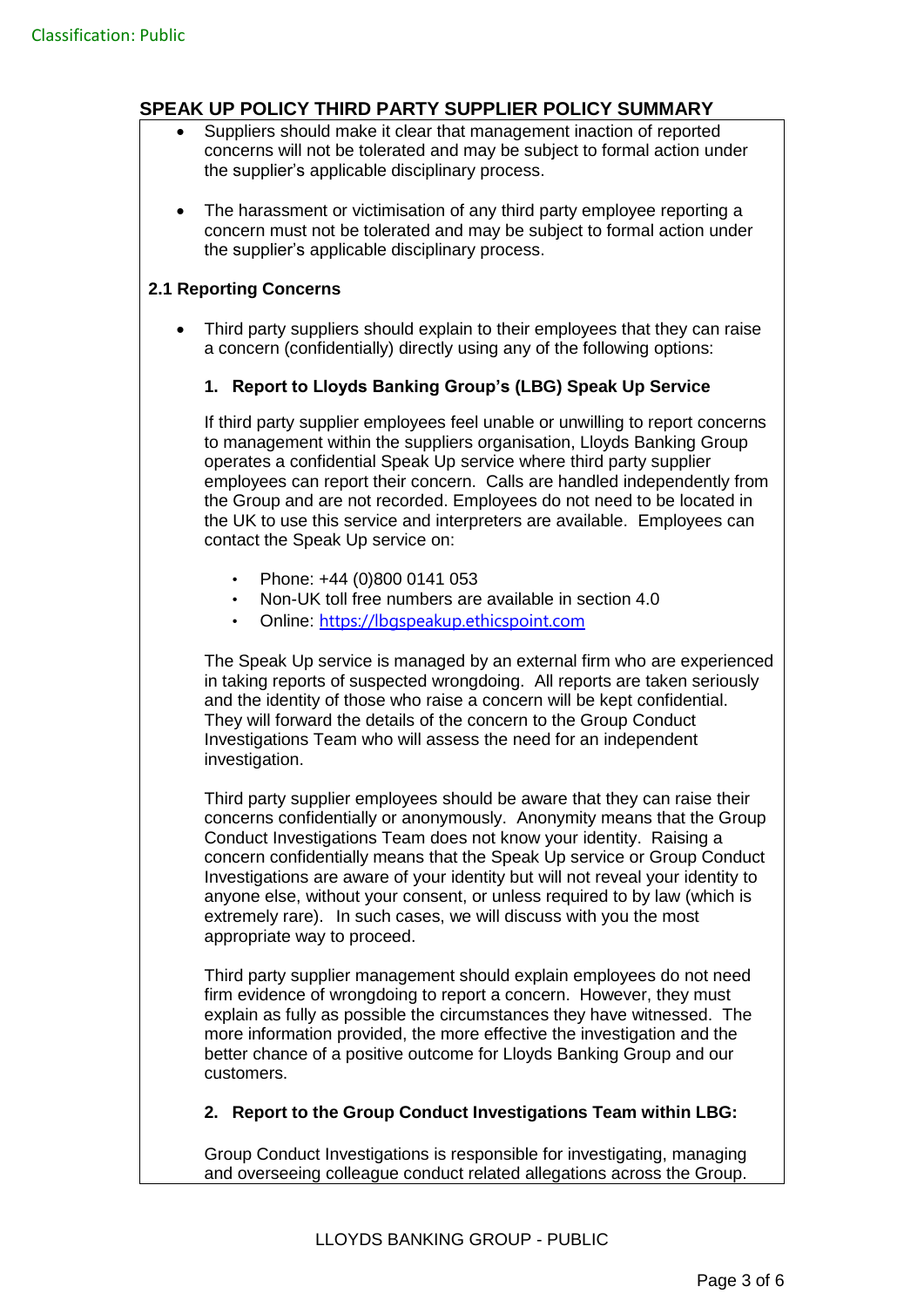This includes concerns raised by employees of third party suppliers. Group Conduct Investigations will provide third party supplier employees with guidance and support to help determine if the circumstances they suspect or have witnessed require investigation. Management should make employees aware they can contact GCI via the following method:

• Email: [speakup@lloydsbanking.com](mailto:speakup@lloydsbanking.com)

Third party supplier employees should be made aware that all reports are taken seriously and the identity of those who raise a concern will be kept confidential.

## **3. Report Externally to Regulators**

Third party supplier management should explain to their employees that concerns may be safely raised externally for example with the applicable regulator, whether employees are based in or outside the UK regardless of where the suspected wrongdoing is taking place. Concerns can be reported to a regulator at any stage and they do not have to be reported internally first. No attempt should be made to identify an employee who reports directly to a regulator.

#### **Financial Conduct Authority:**

- Phone +44 (0)207 066 9200
- Email: [whistle@fca.org.uk](mailto:whistle@fca.org.uk)
- Website : [Whistleblowing | FCA](https://www.fca.org.uk/firms/whistleblowing)
- Write to: Intelligence Department (Ref PIDA), The Financial Conduct Authority, 12 Endeavour Square, London, E20 1JN

#### **Prudential Regulation Authority:**

- Phone: +44 (0)203 461 8703
- Email: [PRAwhistleblowing@bankofengland.co.uk](mailto:PRAwhistleblowing@bankofengland.co.uk)
- Website: Whistleblowing and the Prudential Regulation Authority I [Bank of England](https://www.bankofengland.co.uk/%20whistleblowing)
- Write to: Confidential reporting (whistleblowing) IAWB team, Legal Directorate, Bank of England, Threadneedle Street, London, EC2R 8AH.

#### **2.2 Available Support**

Third party supplier management should signpost support available to their employees. If they are uncertain about raising a concern, would like external confidential advice, or independent legal advice they can contact the **UK Whistleblowing charity**, **Protect.** Protect can talk through options and help them raise a concern about wrongdoing at work. You do not need to be located in the UK to use this service and interpreters are available.

- Phone UK Freephone: 020 3117 2520 (\* option 1)
- Contact Protect Online using this [Web Form](https://protect-advice.org.uk/contact-protect-advice-line/)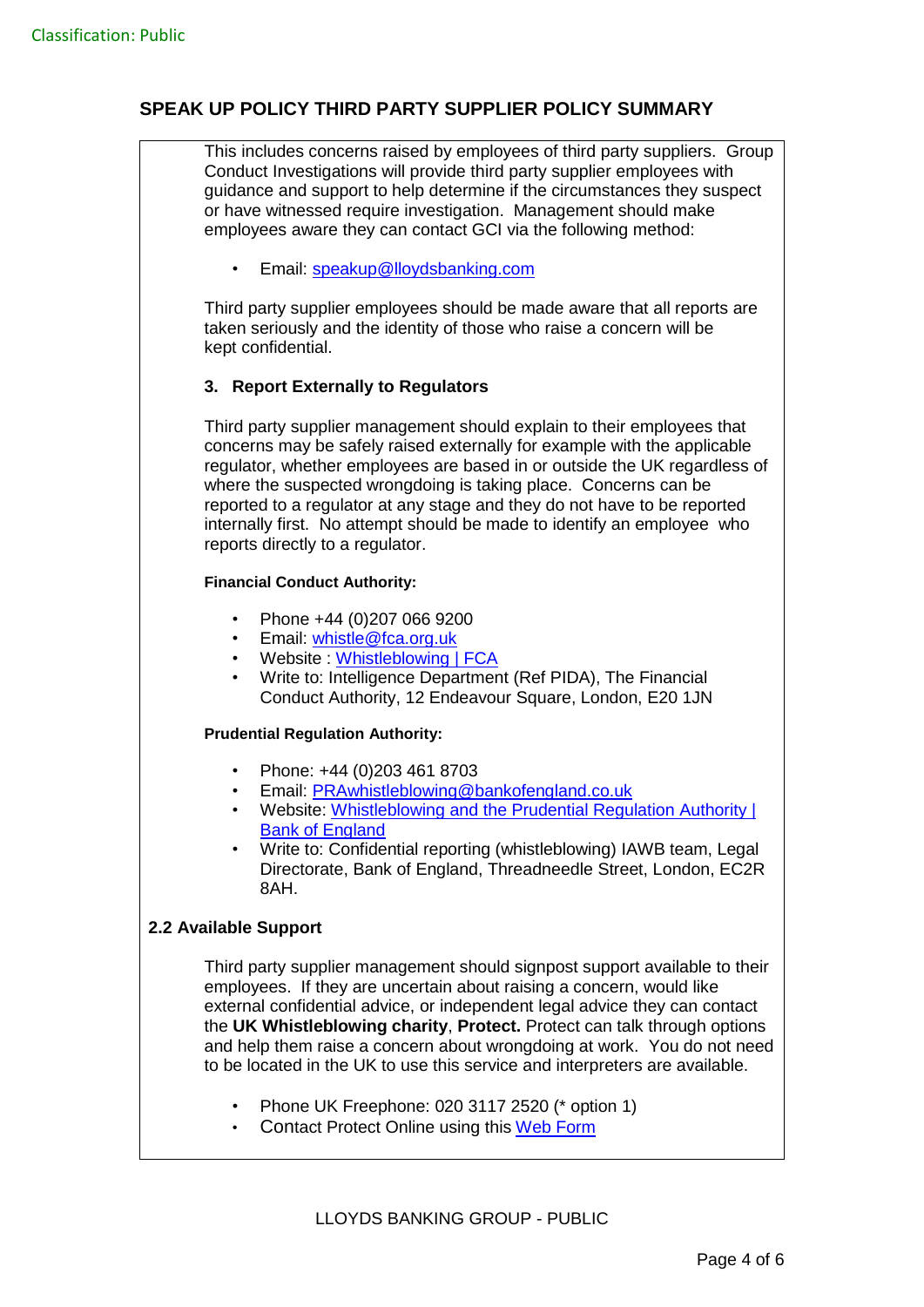#### **2.3 Responding to Concerns**

- Speak Up concerns must be dealt with confidentially by the third party supplier and employees must be offered protection in respect of the information provided in a Speak Up report wherever possible and in accordance with the law.
- As soon as management within a third party supplier are made aware of a Speak Up concern that has an impact on the Group and / or its customers, the supplier must ensure Group Conduct Investigations is informed via the Lloyds Banking Group Supplier Manager at the earliest opportunity to agree the best way to proceed.
- Third party supplier employees are expected to assist Lloyds Banking Group with any Investigations as required.
- In the event that the third party supplier is required to carry out any investigation, the supplier must ensure:
	- Adequate and appropriate resources (both in terms of competency and independence) must be available for dealing sensitively, promptly and effectively with Speak Up investigations.
	- Necessary action must be taken to ensure that investigations completed by the third party supplier are independent and no conflicts of interest exist.
- Records of allegations reported should be stored in an easily retrievable format and retained in accordance with the requirements set out in the Group Data Policy Summary for Third Parties.
- Where the supplier's investigation of a Speak Up allegation identifies a weakness in the supplier's controls or processes that has a significant regulatory or financial impact on Lloyds Banking Group, this must be reported to the Lloyds Banking Group's Supplier Manager as soon as possible.

| 3.0 KEY CONTROLS                  |                                                                                                                                                                                                                                                                                                          |                  |
|-----------------------------------|----------------------------------------------------------------------------------------------------------------------------------------------------------------------------------------------------------------------------------------------------------------------------------------------------------|------------------|
| <b>Control Title</b>              | <b>Control Description</b>                                                                                                                                                                                                                                                                               | <b>Frequency</b> |
| Reporting suspected<br>wrongdoing | Suppliers must encourage<br>employees to Speak Up if they<br>suspect or witness wrongdoing,<br>relating to services provided to<br>Lloyds Banking Group, either<br>through annual training or<br>refresher communications.<br>This must include details of how<br>and where they can report<br>concerns. | Annually         |